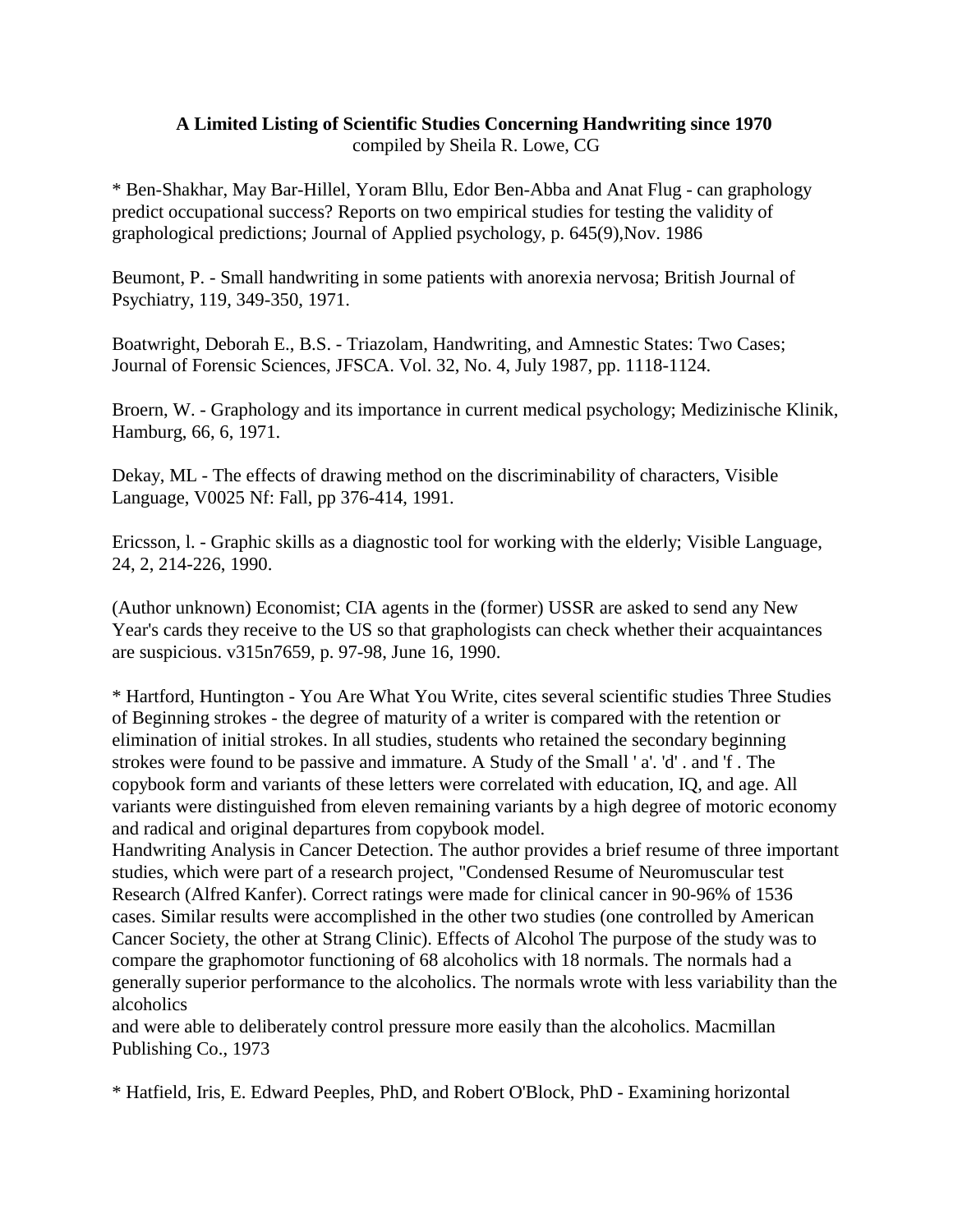lengths of signatures in true vs false statements; Human Graphics Center for Research and Information, 1994.

Hearns, R. - The use of graphology in criminology; Criminal Psychopathology, 3, 461-464, 1972.

\* Heninger, Polly - Conditional Handedness: handedness changes in multiple personality disordered subject reflect shift in hemispheric dominance; Consciousness and Cognition 1, 1992.

\* Hermann, Ned and Jeanette Farmer - The Theory of Contraction and Release in Handwriting as Related to Brain dominance; 1990.

\* Iannetta, Kimon and Reed Hayes, James F. Craine, PhD & Dennis G. McLaughlin, PhD - Facilitating Assessment of Dangerousness by Using characteristics of Handwriting; Hawaii, 1992.

Keinan, G - Can stress be measured by handwriting analysis--The effectiveness of the analytic method; discusses theoretical implications and possible advantages of using handwriting paramaters as an indication of acute stress. Applied Psychology--An International Review--Psychologies Appliquee-Revue International: V0042 N2: APR 1993: pp. 153-170.

Kopp, W., G. Paulson, J. Allen, D. Smeltzer, F. Brown & W. Kose - Parkinson's disease: L-dopa treatment and handwriting areas; Current 7herapeutic Research, 12, 3, 115-124, 1970.

Kraus, Ron (various graphologists - Reliability and Validity of Handwriting Analysis compared to the standard battery of psychological tests and the ratings of therapists using the California Q-sort - a Doctoral Thesis, 1993.

Levy, J. - Handwriting posture and cerebral organization: how are they related?; Psychological Bulletin, 91, 3, 589-608, 1982.

Lewinson, Thea Stein - Handwriting Analysis in Diagnosis and Treatment of Alcoholism; Perceptual and Motor Skills, Vol. 62, Feb. 1986.

Lewinson, T.S. - Contributions to the history of psychology, Naftali Aries Remembered 1911-1990; memories of an esteemed colleague and friend, who contributed extensively to understanding of analysis of handwriting. Perceptual and Motor Skills, V0074 4N3,pp 1181-1182, June 1992.

\* Lockowandt, Oskar - The problem of the Validation of Graphological Judgements; University of Bielefeld, Germany (undated).

\* Lomonaco, Theresa, Ross Harrison, and Felix Klein - Hunter College, City University of New York; Accuracy of matching TAT and graphological personality profiles; Perceptual and Motor Skills, 36, 703- 706, 1973.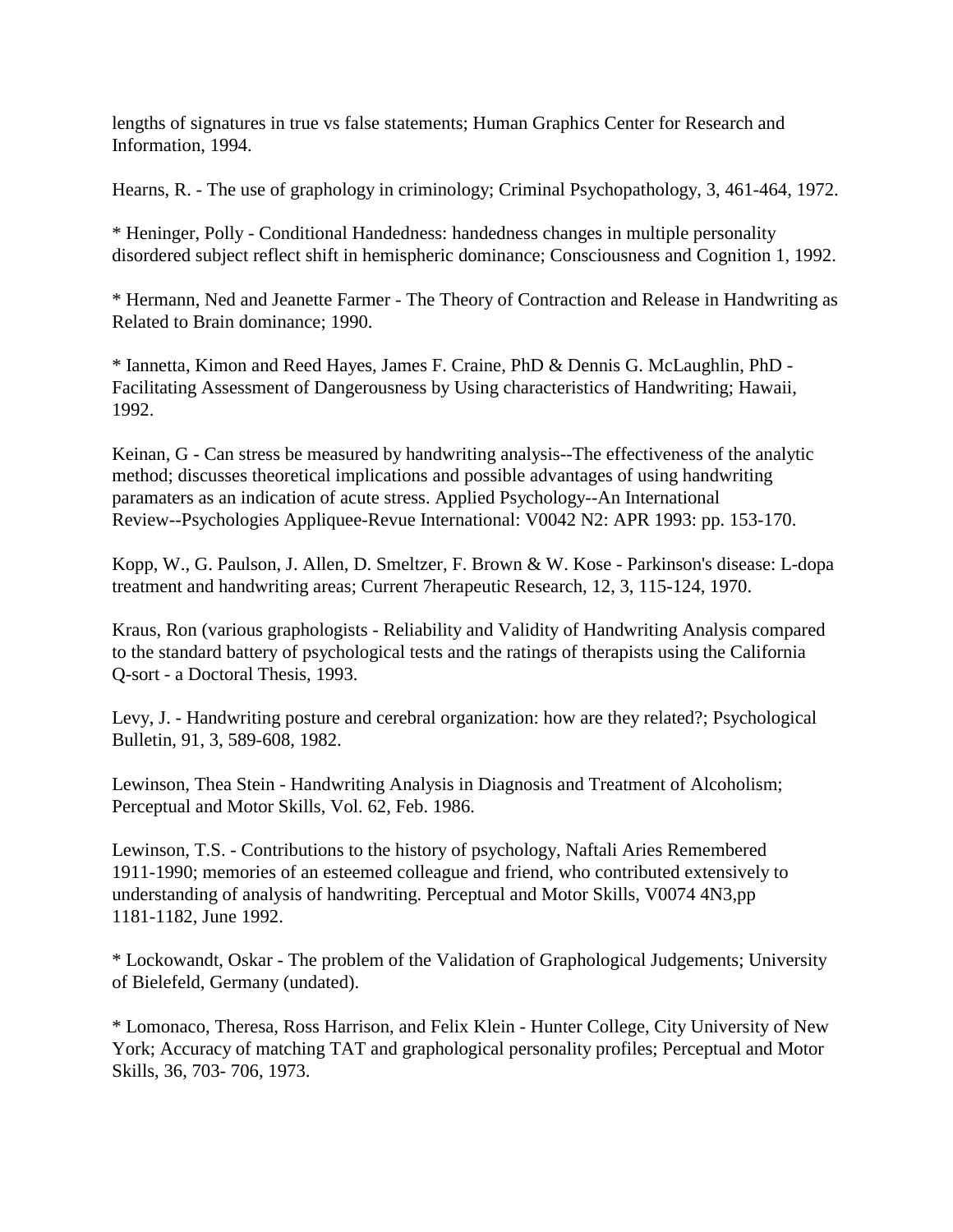Luria, A. - Analysis of the writing and drawings of patients with severe brain damage; Higher Cortical Functions in Man, Basic Books, 1980.

Lynch, Brian - Graphology: Towards a Hand-Picked Work Force; Personnel Management, Mar. 1985, vl7n3,p. 14-18.

Mack, L. - Hemispheric Specialization for Handwriting of Right-Handers; Brain and Cognition; V0021 N1, pp 80-85, Jan. 1993.

Maeland, A.F. - Handwriting and Perceptual Motor Skills in clumsy, dysgraphic, and normal children; Perceptual and Motor Skills: V0075N3, pp 1207-1217,Dec. 1992.

Montano, Nicholas J. - Neuropsychology of language dysfunctions correlating to features of written language; Alzheimer Disease; neurological disorders; Masters' Thesis

Mullins, J.- A handwriting model of children with learning disabilities; Journal of Learning Disabilities, 5, 306-311, 1972.

Nevo, Baruch - National Institute of Testing & Evaluation, University of Haifa - Graphology Validation Studies in Israel: Summary of 15 years of Activity; In International Association for Applied Psychology, Jerusalem, July, 1986.

\* Nevo, Baruch - Yes, graphology can predict occupational success: Rejoinder to Ben Shakhar, Et Al; Perceptual and Motor Skills, 66, 92-94, l 988.

Pearl, R. - The value of handwriting in neurologic examination; The mount Sinai Journal of Medicine, 41, 1, 200-204,1974

Peeples, E. Edward, PhD, University of Northern Colorado - Measurement of Handwriting Factors; Perceptual and Motor Skills, 68; 142, 1989.

Peeples, E. Edward, PhD, University of Northern Colorado - Copied versus free writing, 1993.

Peeples, E. Edward, PhD, University of Northern Colorado - Genetics and handwriting, a study of the handwritings of family members, 1988.

Pritchard, Anita - Reliability of graphological judgments based on different techniques of handwriting analysis; Szondi Test as a diagnostic tool in a clinical setting; Doctoral Dissertation (date unknown)

Sara, C. - Handwriting as a tool in the diagnosis of the hyperactive child. A blind study of the handwritings of 24 children comprising one hyperactive group of 8 and two control groups of X, one group normal and the other slightly retarded. They were analyzed for 17 personality characteristics measured for four degree of intensity...The profiles obtained by graphological analysis match the appropriate clinical profiles. In A. Carmi & S. Schneider (Ed's.),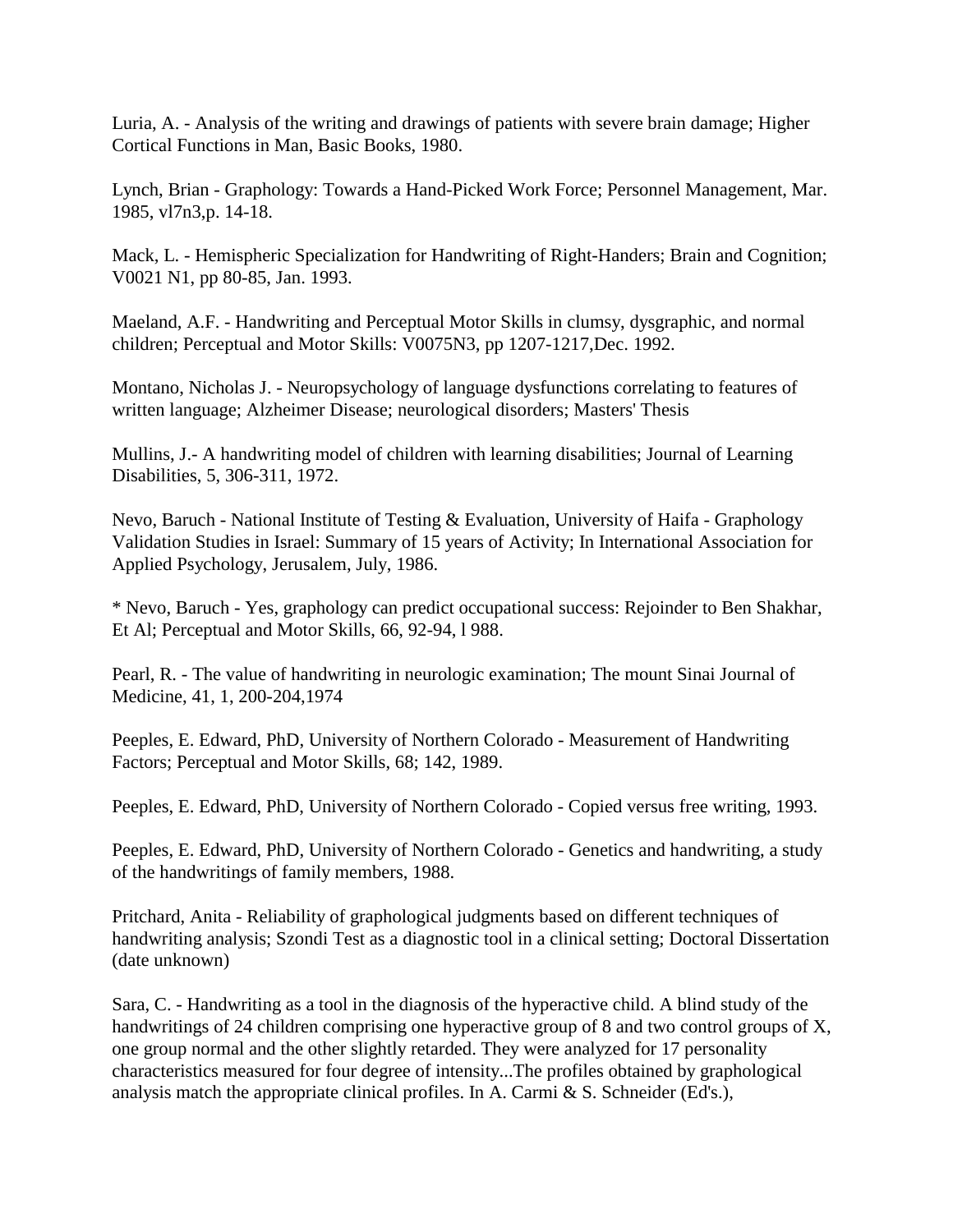Experiencing; Graphology, 1988

Sassoon, R. - Childrens' Handwriting As An Indicator of Stress; International Journal of Psychology; V0027 N3-4, p 440, Jun-Aug 1992.

Satow, Roberta (Brooklyn College) and Jacqueline Rector (New York City). Using Gestalt Graphology to Identify Entrepreneurial Leadership Perceptual and Motor Skills (1995, 81, 263-270); Entrepreneurial leaders are key to economic success in postmodern society. This paper indicates that Gestalt graphologists, using handwriting alone, are able to identify successful entrepreneurs. Handwritings of entrerpreneurs with proven success in business were paired with handwritings of a random sample from a national database of American households with telephones. The graphologists were asked to identify the handwriting of the successful entrepreneurs in each of the 40 pairs. The observed frequencies of success for the three graphologists were 31, 34, and 34 out of 40, respectively.

Schwarz, Daniel (graduate student) College of Criminal Justice, New York - A validity study of graphology: Its usefulness in assessing integrity in identifying people prone to committing theft; Master's Thesis 1992.

Smith, Willa, Ed.D - Relationship between handwriting and creativity in 5<sup>th</sup> grade children; doctoral Dissertation, 1984.

Steimach, G. (Ed.) - Arizona State University, Tempe, AZ; Motor control of handwriting, 1991

Steward, R. A. C. - Effects of self-esteem and status on size of signature; Perceptual and Motor Skills, Vol. 44, 1977.

Swanson, B. & R. Price - Signature size and status; Journal of Social Psychology, 19, 63-67, 1972.

TenHouten, W., M. Seifer, P. Siegal - Aloxithymia and the split brain: Evidence from graphological signs. Psychiatric Clinics of North America, 331-338, 1988.

Vellutino, F. - Dyslexia; Scientific American, 34-41, March, 1987.

\* Wellingham-Jones, Patricia, PhD,RN - Evaluation of adolescents' self-esteem through the Coopersmith Self-Esteem Inventory and graphometric analysis of students' handwritings. Perceptual and Motor Skills, l087, 65,421-480.

Wellingham-Jones, Patricia, PhD, RN - characteristics of handwriting subjects with multiple sclerosis; Perceptual and Motor Skills, 73, 867-879, 1991.

Wellingham-Jones, Patricia, PhD, RN - Mouth writing by a quadriplegic; Perceptual and Motor Skills, 72, 1324-1326, 1991.